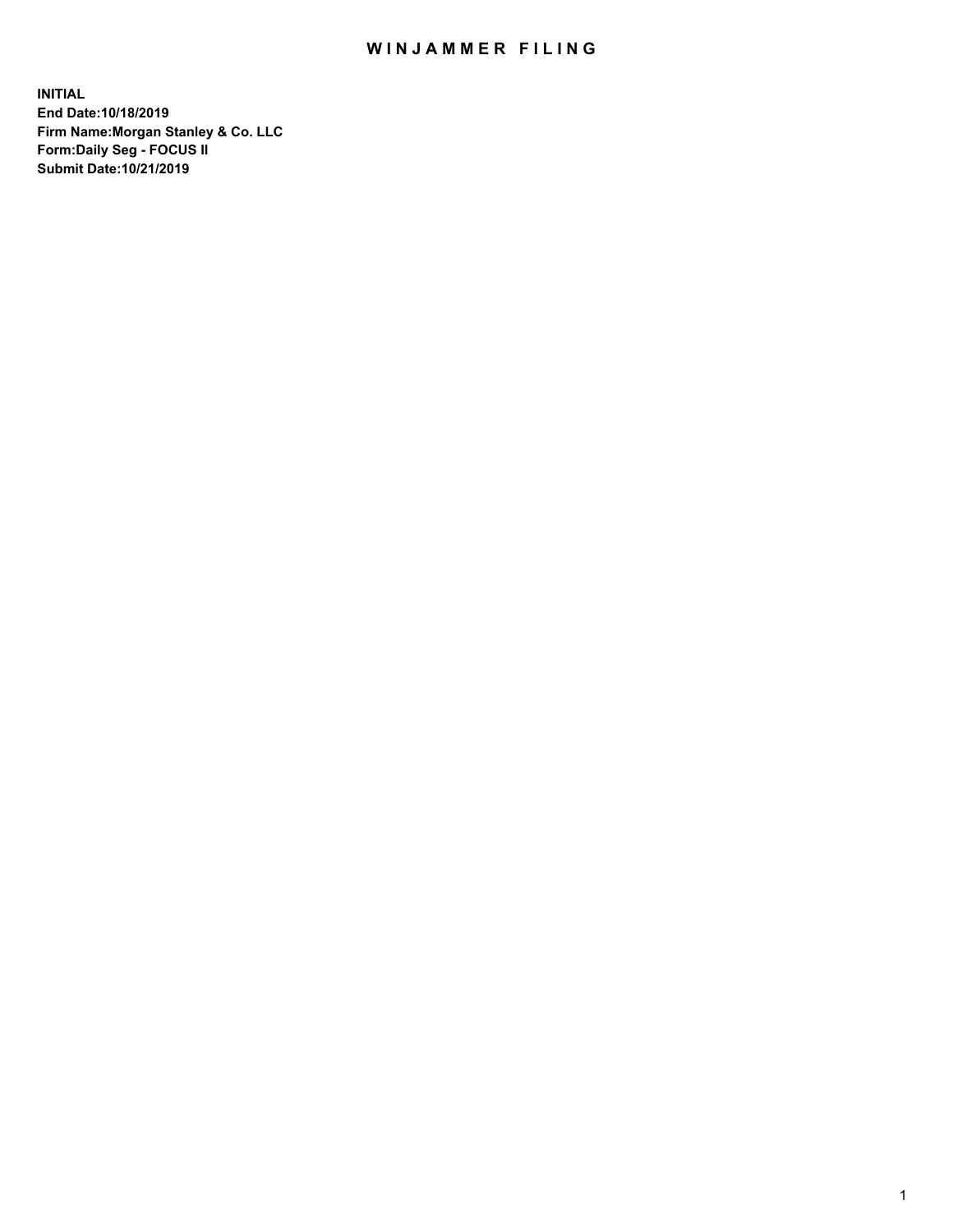**INITIAL End Date:10/18/2019 Firm Name:Morgan Stanley & Co. LLC Form:Daily Seg - FOCUS II Submit Date:10/21/2019 Daily Segregation - Cover Page**

| Name of Company                                                                                                                                                                                                                                                                                                                | Morgan Stanley & Co. LLC                               |
|--------------------------------------------------------------------------------------------------------------------------------------------------------------------------------------------------------------------------------------------------------------------------------------------------------------------------------|--------------------------------------------------------|
| <b>Contact Name</b>                                                                                                                                                                                                                                                                                                            | <b>Ikram Shah</b>                                      |
| <b>Contact Phone Number</b>                                                                                                                                                                                                                                                                                                    | 212-276-0963                                           |
| <b>Contact Email Address</b>                                                                                                                                                                                                                                                                                                   | lkram.shah@morganstanley.com                           |
| FCM's Customer Segregated Funds Residual Interest Target (choose one):<br>a. Minimum dollar amount: ; or<br>b. Minimum percentage of customer segregated funds required:% ; or<br>c. Dollar amount range between: and; or<br>d. Percentage range of customer segregated funds required between:% and%.                         | 235,000,000<br><u>0</u><br><u>00</u><br>0 <sub>0</sub> |
| FCM's Customer Secured Amount Funds Residual Interest Target (choose one):<br>a. Minimum dollar amount: ; or<br>b. Minimum percentage of customer secured funds required:% ; or<br>c. Dollar amount range between: and; or<br>d. Percentage range of customer secured funds required between:% and%.                           | 140,000,000<br><u>0</u><br><u>00</u><br>00             |
| FCM's Cleared Swaps Customer Collateral Residual Interest Target (choose one):<br>a. Minimum dollar amount: ; or<br>b. Minimum percentage of cleared swaps customer collateral required:% ; or<br>c. Dollar amount range between: and; or<br>d. Percentage range of cleared swaps customer collateral required between:% and%. | 92,000,000<br><u>0</u><br><u>00</u><br>00              |

Attach supporting documents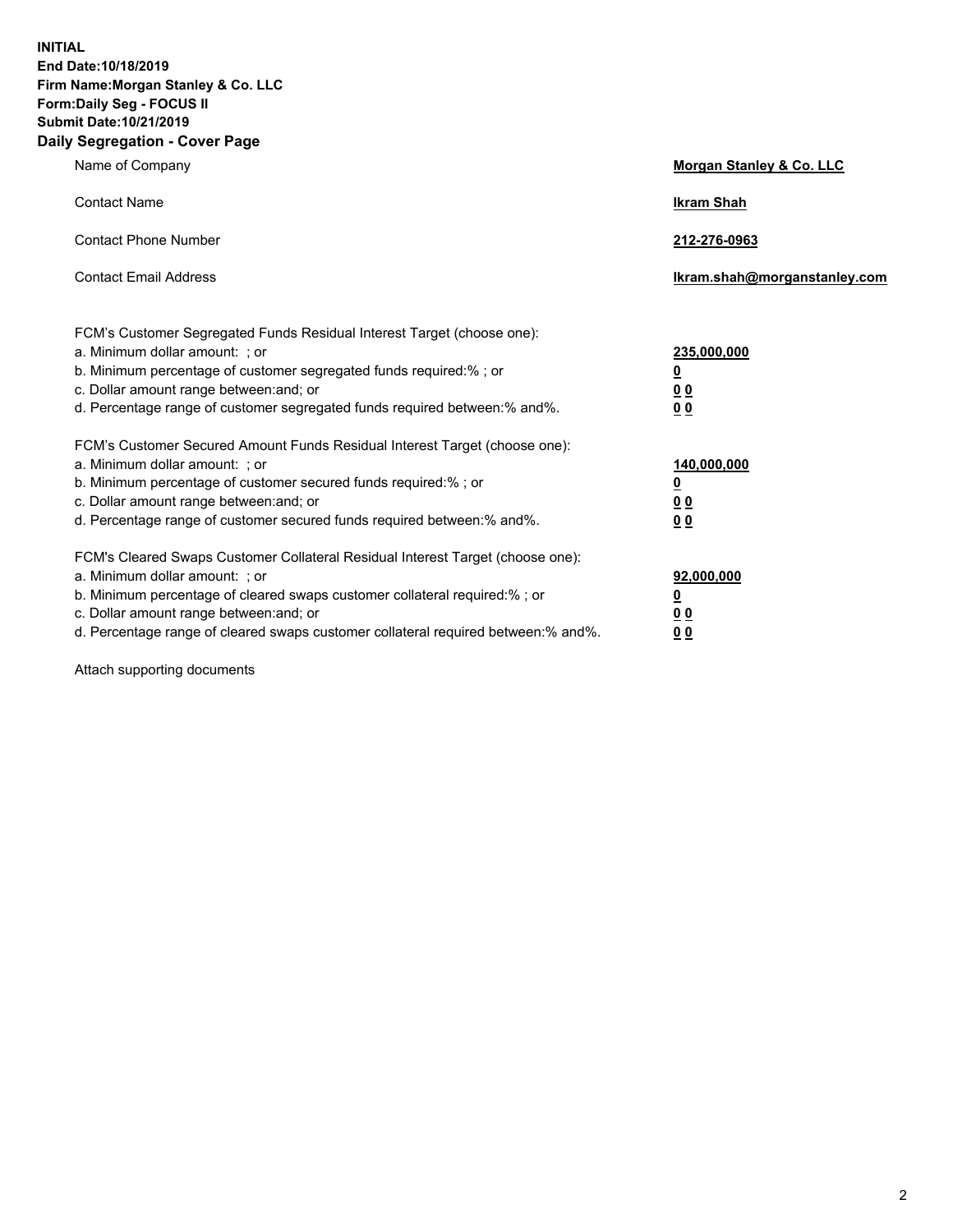## **INITIAL End Date:10/18/2019 Firm Name:Morgan Stanley & Co. LLC Form:Daily Seg - FOCUS II Submit Date:10/21/2019**

## **Daily Segregation - Secured Amounts**

|                | Foreign Futures and Foreign Options Secured Amounts                                         |                                   |
|----------------|---------------------------------------------------------------------------------------------|-----------------------------------|
|                | Amount required to be set aside pursuant to law, rule or regulation of a foreign            | $0$ [7305]                        |
|                | government or a rule of a self-regulatory organization authorized thereunder                |                                   |
| 1.             | Net ledger balance - Foreign Futures and Foreign Option Trading - All Customers             |                                   |
|                | A. Cash                                                                                     | 2,965,476,036 [7315]              |
|                | B. Securities (at market)                                                                   | 2,229,322,823 [7317]              |
| 2.             | Net unrealized profit (loss) in open futures contracts traded on a foreign board of trade   | -57,382,124 [7325]                |
| 3.             | Exchange traded options                                                                     |                                   |
|                | a. Market value of open option contracts purchased on a foreign board of trade              | 26,837,052 [7335]                 |
|                | b. Market value of open contracts granted (sold) on a foreign board of trade                | -27,050,774 [7337]                |
| 4.             | Net equity (deficit) (add lines 1.2. and 3.)                                                | 5,137,203,013 [7345]              |
| 5.             | Account liquidating to a deficit and account with a debit balances - gross amount           | 80,979,968 [7351]                 |
|                | Less: amount offset by customer owned securities                                            | -80,311,251 [7352] 668,717 [7354] |
| 6.             | Amount required to be set aside as the secured amount - Net Liquidating Equity              | 5,137,871,730 [7355]              |
|                | Method (add lines 4 and 5)                                                                  |                                   |
| 7.             | Greater of amount required to be set aside pursuant to foreign jurisdiction (above) or line | 5,137,871,730 [7360]              |
|                | 6.                                                                                          |                                   |
|                | FUNDS DEPOSITED IN SEPARATE REGULATION 30.7 ACCOUNTS                                        |                                   |
| 1.             | Cash in banks                                                                               |                                   |
|                | A. Banks located in the United States                                                       | 417,931,056 [7500]                |
|                | B. Other banks qualified under Regulation 30.7                                              | 426,328,301 [7520] 844,259,357    |
|                |                                                                                             | [7530]                            |
| 2.             | Securities                                                                                  |                                   |
|                | A. In safekeeping with banks located in the United States                                   | 539, 364, 344 [7540]              |
|                | B. In safekeeping with other banks qualified under Regulation 30.7                          | 0 [7560] 539,364,344 [7570]       |
| 3.             | Equities with registered futures commission merchants                                       |                                   |
|                | A. Cash                                                                                     | 9,440,236 [7580]                  |
|                | <b>B.</b> Securities                                                                        | $0$ [7590]                        |
|                | C. Unrealized gain (loss) on open futures contracts                                         | 246,671 [7600]                    |
|                | D. Value of long option contracts                                                           | $0$ [7610]                        |
|                | E. Value of short option contracts                                                          | 0 [7615] <b>9,686,907</b> [7620]  |
| 4.             | Amounts held by clearing organizations of foreign boards of trade                           |                                   |
|                | A. Cash                                                                                     | $0$ [7640]                        |
|                | <b>B.</b> Securities                                                                        | $0$ [7650]                        |
|                | C. Amount due to (from) clearing organization - daily variation                             | $0$ [7660]                        |
|                | D. Value of long option contracts                                                           | $0$ [7670]                        |
|                | E. Value of short option contracts                                                          | 0 [7675] 0 [7680]                 |
| 5.             | Amounts held by members of foreign boards of trade                                          |                                   |
|                | A. Cash                                                                                     | 2,303,965,106 [7700]              |
|                | <b>B.</b> Securities                                                                        | 1,689,958,479 [7710]              |
|                | C. Unrealized gain (loss) on open futures contracts                                         | -57,628,795 [7720]                |
|                | D. Value of long option contracts                                                           | 26,837,052 [7730]                 |
|                | E. Value of short option contracts                                                          | -27,050,774 [7735] 3,936,081,068  |
|                |                                                                                             |                                   |
| 6.             | Amounts with other depositories designated by a foreign board of trade                      | [7740]<br>$0$ [7760]              |
| 7.             |                                                                                             |                                   |
| 8.             | Segregated funds on hand                                                                    | $0$ [7765]                        |
| 9.             | Total funds in separate section 30.7 accounts                                               | 5,329,391,676 [7770]              |
|                | Excess (deficiency) Set Aside for Secured Amount (subtract line 7 Secured Statement         | 191,519,946 [7380]                |
| $\overline{A}$ | Page 1 from Line 8)                                                                         |                                   |

- 10. Management Target Amount for Excess funds in separate section 30.7 accounts **140,000,000** [7780]
- 11. Excess (deficiency) funds in separate 30.7 accounts over (under) Management Target **51,519,946** [7785]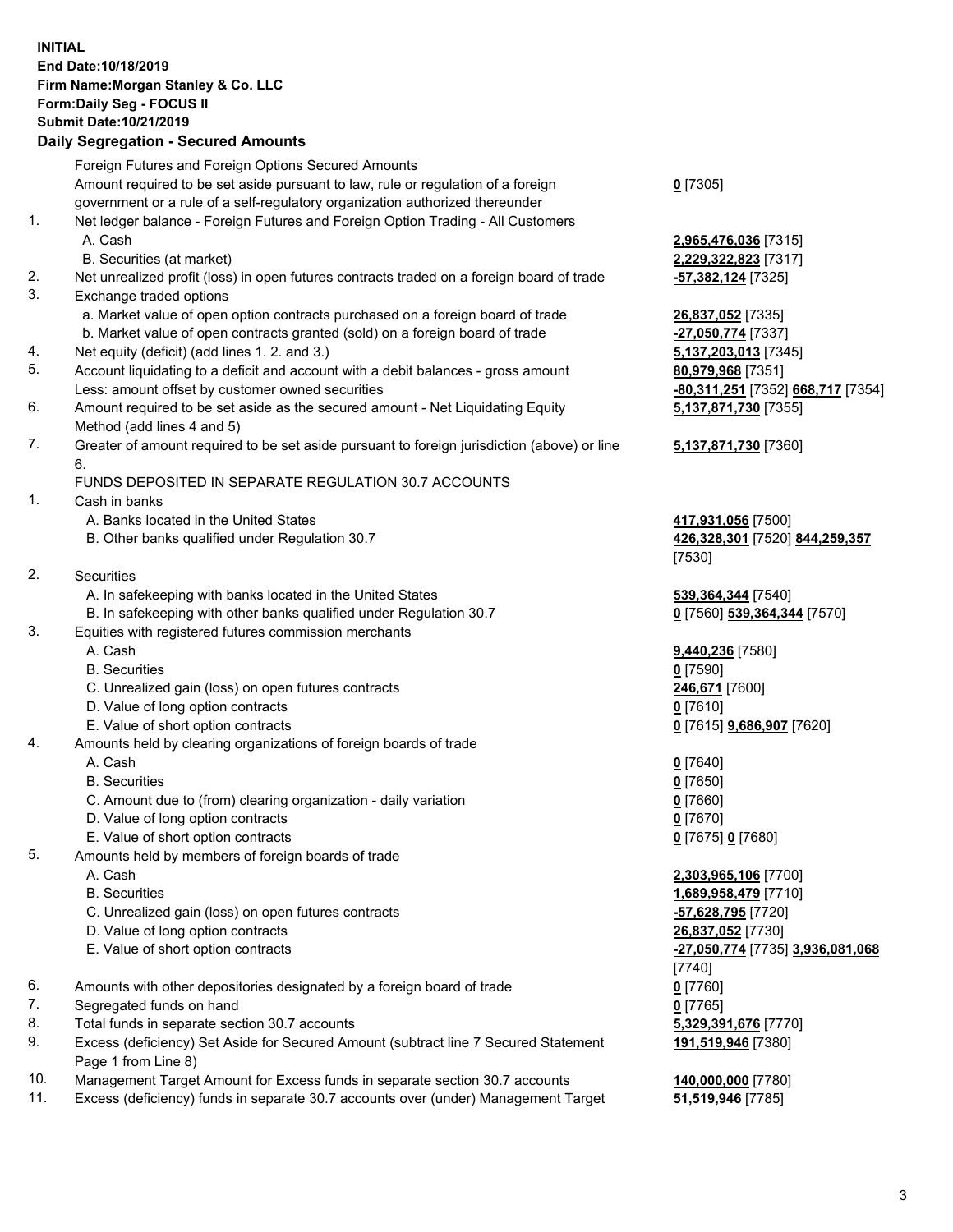**INITIAL End Date:10/18/2019 Firm Name:Morgan Stanley & Co. LLC Form:Daily Seg - FOCUS II Submit Date:10/21/2019 Daily Segregation - Segregation Statement** SEGREGATION REQUIREMENTS(Section 4d(2) of the CEAct) 1. Net ledger balance A. Cash **12,017,787,601** [7010] B. Securities (at market) **6,667,735,625** [7020] 2. Net unrealized profit (loss) in open futures contracts traded on a contract market **-1,666,326,390** [7030] 3. Exchange traded options A. Add market value of open option contracts purchased on a contract market **427,384,453** [7032] B. Deduct market value of open option contracts granted (sold) on a contract market **-291,514,720** [7033] 4. Net equity (deficit) (add lines 1, 2 and 3) **17,155,066,569** [7040] 5. Accounts liquidating to a deficit and accounts with debit balances - gross amount **446,902,916** [7045] Less: amount offset by customer securities **-445,834,804** [7047] **1,068,112** [7050] 6. Amount required to be segregated (add lines 4 and 5) **17,156,134,681** [7060] FUNDS IN SEGREGATED ACCOUNTS 7. Deposited in segregated funds bank accounts A. Cash **4,220,367,726** [7070] B. Securities representing investments of customers' funds (at market) **0** [7080] C. Securities held for particular customers or option customers in lieu of cash (at market) **737,659,399** [7090] 8. Margins on deposit with derivatives clearing organizations of contract markets A. Cash **6,499,620,412** [7100] B. Securities representing investments of customers' funds (at market) **0** [7110] C. Securities held for particular customers or option customers in lieu of cash (at market) **5,930,076,226** [7120] 9. Net settlement from (to) derivatives clearing organizations of contract markets **-89,471,339** [7130] 10. Exchange traded options A. Value of open long option contracts **427,384,453** [7132] B. Value of open short option contracts **-291,514,720** [7133] 11. Net equities with other FCMs A. Net liquidating equity **8,208,452** [7140] B. Securities representing investments of customers' funds (at market) **0** [7160] C. Securities held for particular customers or option customers in lieu of cash (at market) **0** [7170] 12. Segregated funds on hand **0** [7150] 13. Total amount in segregation (add lines 7 through 12) **17,442,330,609** [7180] 14. Excess (deficiency) funds in segregation (subtract line 6 from line 13) **286,195,928** [7190]

- 15. Management Target Amount for Excess funds in segregation **235,000,000** [7194]
- 16. Excess (deficiency) funds in segregation over (under) Management Target Amount Excess

**51,195,928** [7198]